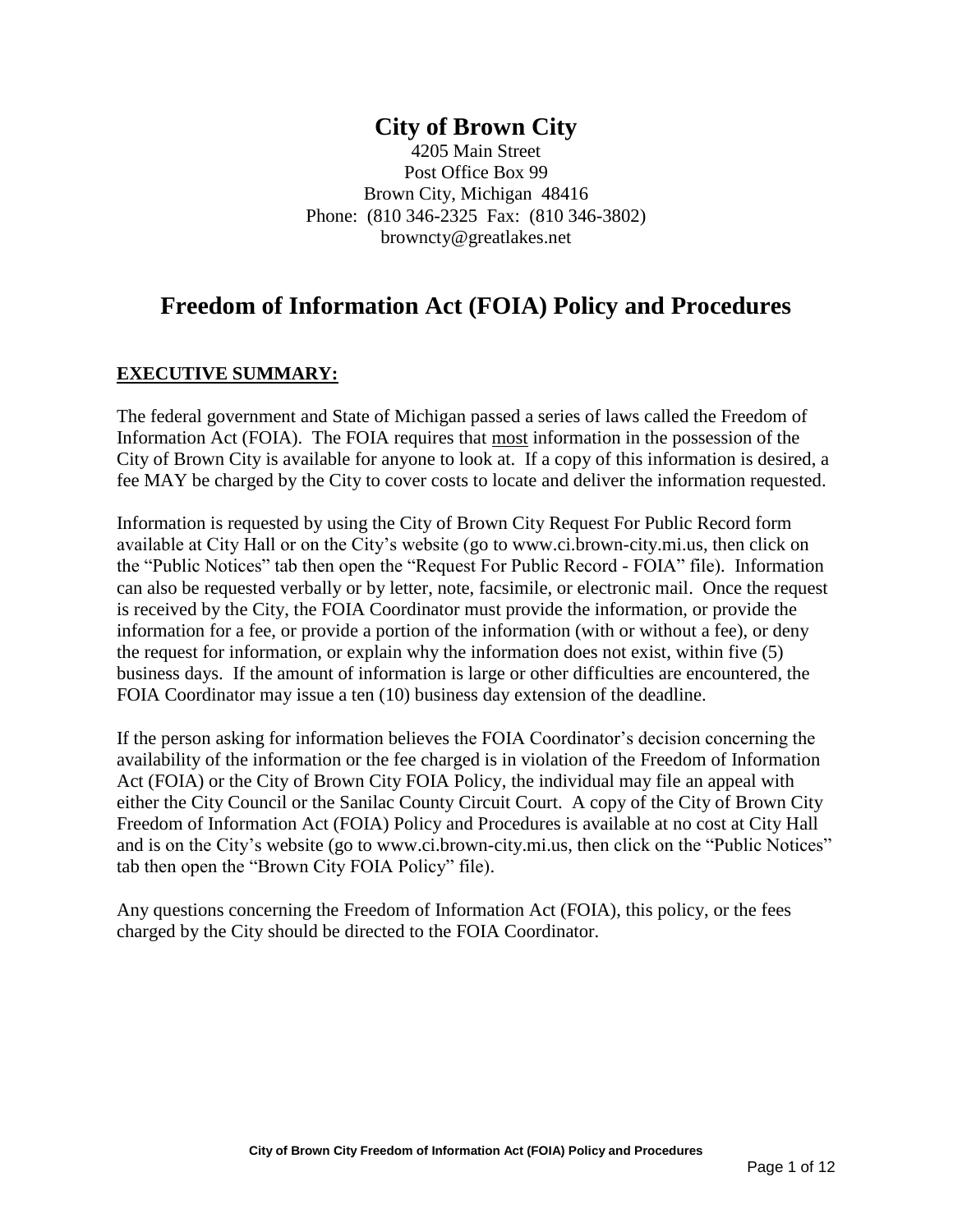City of Brown City 4205 Main Street Post Office Box 99 Brown City, Michigan 48416 Phone: (810 346-2325 Fax: (810 346-3802) browncty@greatlakes.net

# **Freedom of Information Act (FOIA) Policy and Procedures**

# **I. OVERVIEW**

Reason: The United States Congress and the Michigan Legislature created the Freedom of Information Act (FOIA) to hold public entities, such as the City of Brown City, more accountable for their conduct. It also sought to provide the public greater access to the governing process.

Purpose: The people shall be informed so that they may fully participate in the democratic process.

FOIA establishes procedures to ensure every citizen's right of access to government documents.

FOIA sets requirements for the disclosure of public records by all "public bodies" in the state. All state agencies, counties and other local governments, school boards, other boards, departments, commissions, councils, and public colleges and universities are included.

Generally, FOIA covers all records except those specifically cited in the law as exceptions or purely personal communications. "Public Records" include minutes of open meetings, officials' voting records, staff manuals, final orders or decisions in contested cases and the records on which they were made, and promulgated rules,. Other written statements which implement or interpret laws, rules or policies, resolutions or ordinances, including guidelines, manuals and forms with instructions, adopted or used by the public bodies in the discharge of their functions, are also covered.

### **II. HANDLING A FOIA REQUEST**

#### A. FOIA COORDINATOR AND RECORDS

The City of Brown City ("the City"), as a "public body" shall designate an individual to accept and process FOIA requests regarding "public records."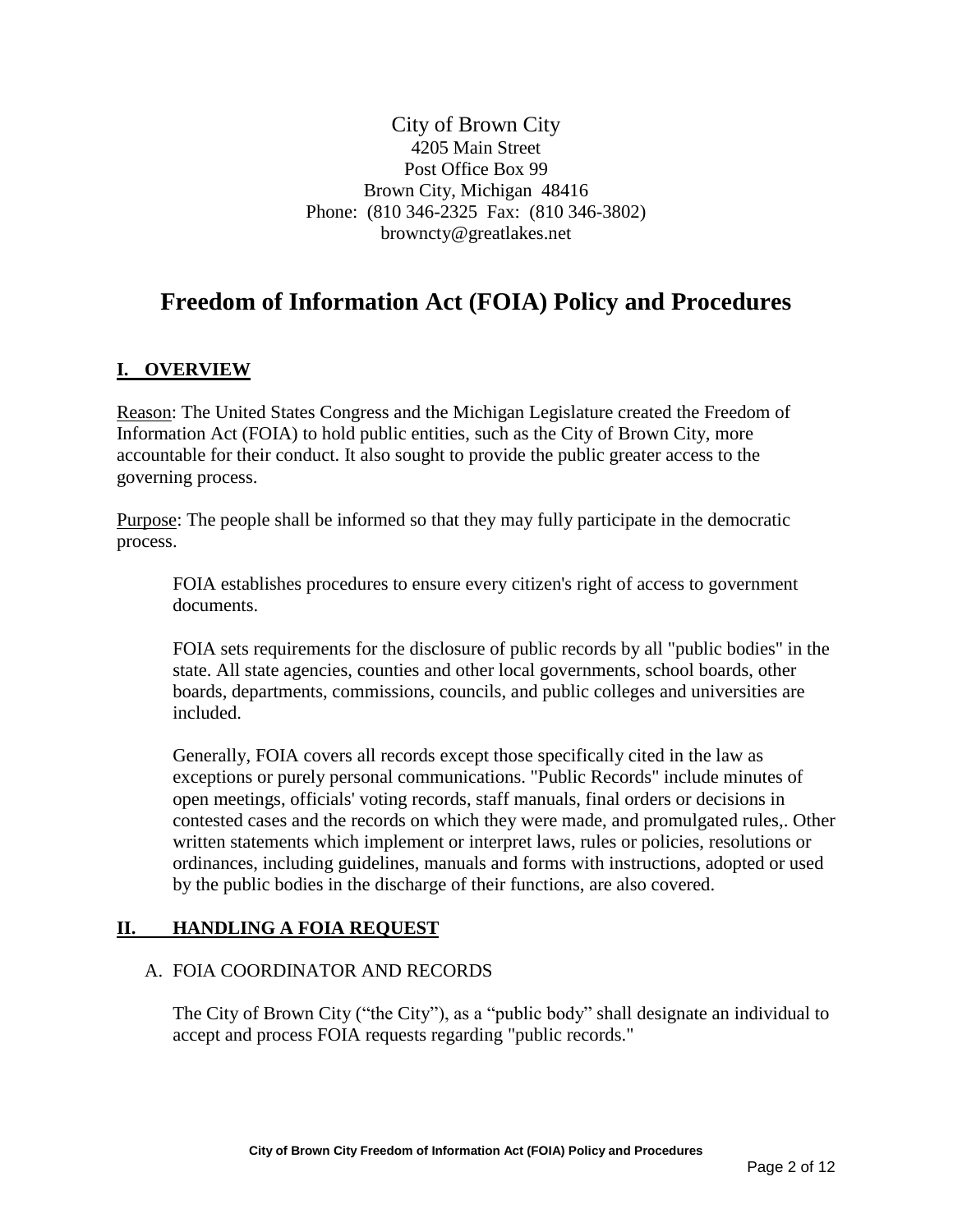The City Manager shall serve as City FOIA Coordinator, and may designate other individuals to act on his/her behalf, and may amend such designations at his/her discretion.

Responsibilities: The FOIA Coordinator shall be responsible for accepting and processing requests for the City's public records, and shall be responsible for granting or denying public records where appropriate.

Training: The FOIA Coordinator shall receive training in the application of FOIA and the use of required forms and letters, and shall be advised of amendments to FOIA as necessary. The FOIA Coordinator shall seek the advice of the City Attorney where appropriate, when questions of legal interpretation arise.

Filed Requests: A FOIA Coordinator shall keep all FOIA requests, responses and appeals on file for no less than one (1) year from the date of final response or written decision on appeal, whichever is later.

Monitoring: The FOIA Coordinator shall ensure that any FOIA requests he/she may receive by electronic device or system are monitored and responded to by a responsible person when the FOIA Coordinator will not have access to said device or system for more than one (1) business day.

"Public records" are writings owned, used, retained and/or in the possession of a public body during the performance of official function.

Additional Definitions:

Exempt Records: Records that cannot be disclosed. Non-Exempt Records: Records that must be disclosed. Disclose: Act of providing public records to the requesting party. Redact: To obscure or remove exempt text/information from a public record.

"Writings" are broadly construed, e.g., handwriting, typewriting, photographs, and "every other means of recording". FOIA is intended to cover anything that a public body keeps recorded, including audio/video recordings and electronically stored Information.

Purely private communications about private matters are not "public records."

Electronically stored communication: Broad interpretation of statute and definition of term "writing" encompasses electronically stored communication. This includes e-mail and text messages.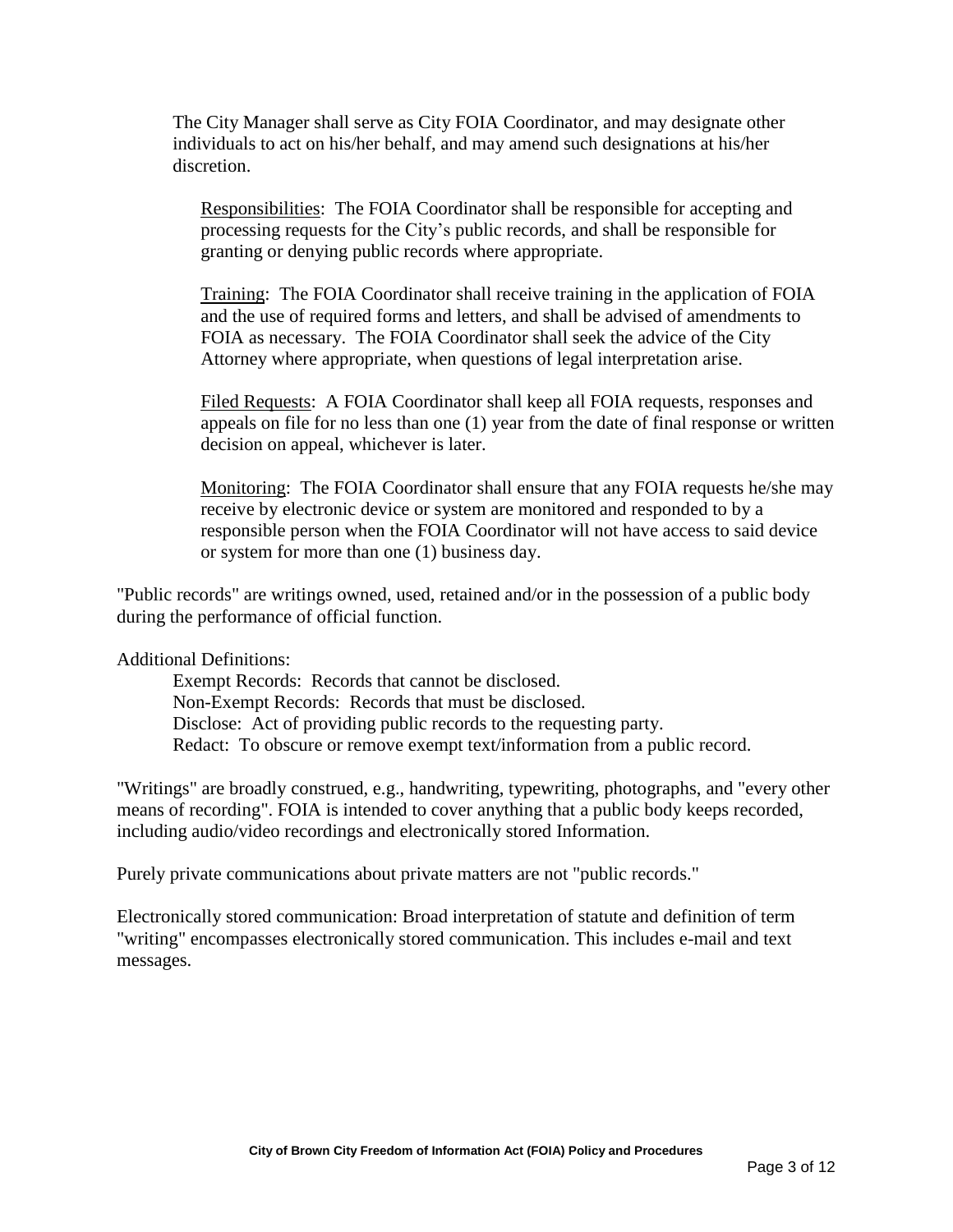#### B. THE REQUEST

A person has a right to inspect, copy, or receive copies of the public records of a public body.

Requests must be in writing with enough detail / specificity to enable the FOIA Coordinator to locate the records. However, the City may provide requested information available in public records without receipt of a written request.

A person may subscribe to a public entity for future issuances of public records for up to 6 months. This only applies to public records created/issued on a regular basis, such as agendas or meeting minutes.

Prisoner Requests: FOIA does not apply to individuals serving a sentence of imprisonment in either state and/or county correctional facilities. In this circumstance, the individual must be serving a sentence and not just awaiting trial.

Junk or Spam Filters: if a written request is sent by electronic mail (browncty@greatlakes.net) and delivered to the City's spam or junk-mail folder, the request is not received until 1 day after the City first becomes aware of the written request. The City shall note in its records both the time a written request is delivered to its spam or junk-mail folder and the time the City first becomes aware of that request.

#### C. THE RESPONSE

The City must furnish a requesting person a reasonable opportunity for inspection and examination of its public records.

The City must furnish reasonable facilities for making memoranda or abstracts from its public records during usual business hours.

The City does not have to create a new public record, compilation, summary or list in response to a request.

Non-Exempt Records: The FOIA Coordinator must forward the records within live (5) business days of receiving the request. The Coordinator should also prepare an accompanying letter indicating the specific records being produced.

Time Extension: The City is entitled to a one (1) time ten (10) business day extension to respond to a FOIA request.

Exempt Records: The FOIA Coordinator must prepare a written response indicating the request is denied. Also, the Coordinator must cite a specific statutory basis for the denial, e.g., specific exemptions in MCLA 15.243, such as attorney-client privilege, and/or any other statutory exemptions. See III. RECORDS EXEMPT FROM DISCLOSURE below for a detailed list.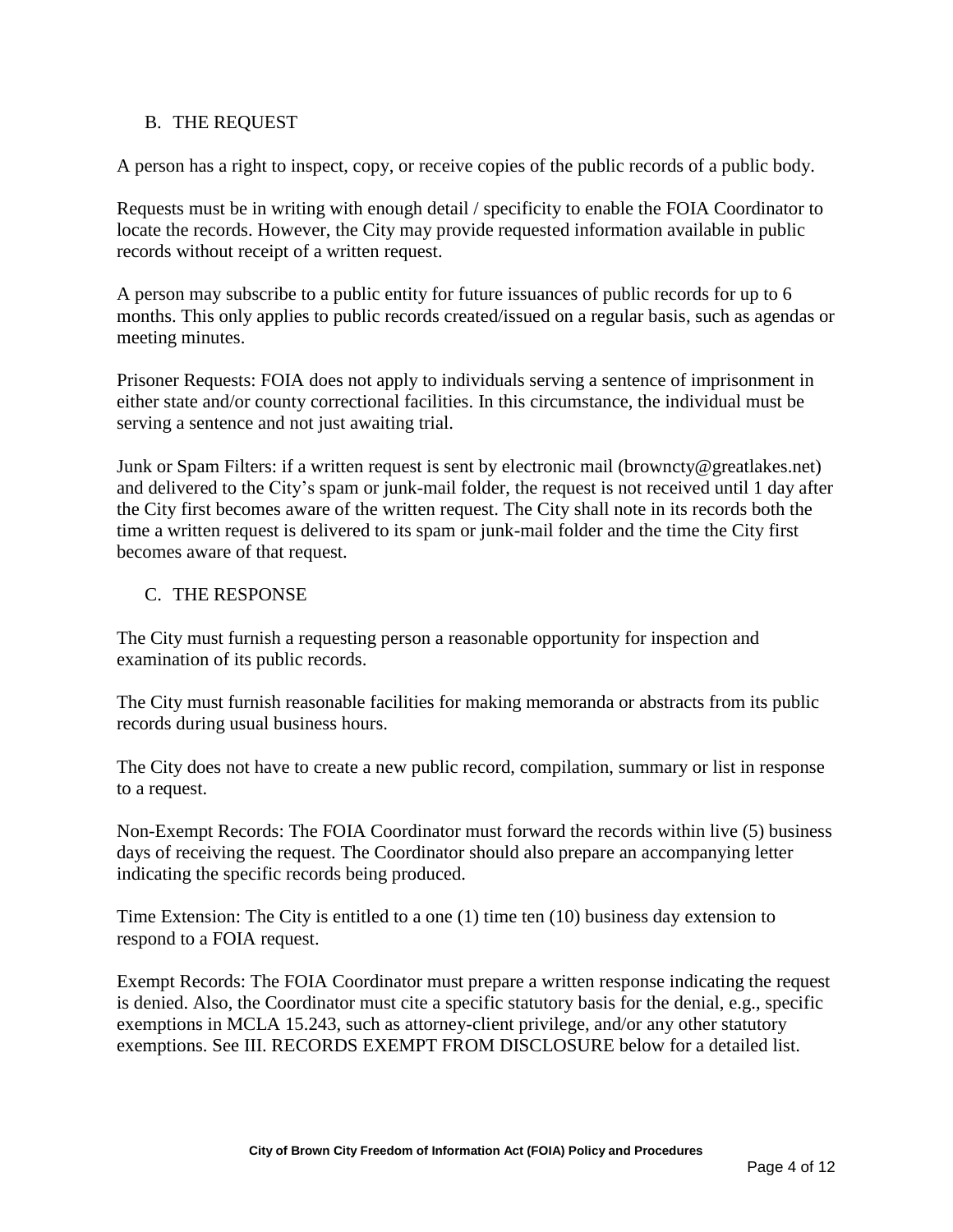Mixed Records: The FOIA Coordinator must prepare a written response informing the requestor that the City is only disclosing part of requested records. The Coordinator must also inform the person of the specific reason for the non-disclosure of the withheld records.

Non-Existent Records: The FOIA Coordinator must prepare a written response informing the requesting party that the information sought does not exist.

Redacted Records: The FOIA Coordinator must prepare a written response describing any portions of the record that are separated or deleted from disclosure.

Failure to Respond: Constitutes a final determination to deny the request.

The FOIA Coordinator must inform the requesting party of their rights of appeal.

The FOIA Coordinator must include free written copies of the City's FOIA Policy and Procedures and the written summary with the written response.

### D. REQUIRED PROCEDURES AND GUIDELINES

Before the City may recover any costs under FOIA, it must establish and make publicly available procedures and guidelines to implement FOIA.

The City must post and maintain the policy and procedures and its summary on its website (www.ci.brown-city.mi.us).

The City shall make these procedures and the summary available to the general public by providing free copies of the policies and procedures and summary in the City's response to a written request or upon request by visitors to City Hall.

The City shall include the use of a standard form for the detailed itemization of any fee amount permitted under FOIA. The form will list and explain the allowable charges for each of the six (6) fee components allowed.

The failure of the City to have the policy and procedures and summary does not relieve the City of its responsibilities under FOJA. It only prevents the City from charging fees or deposits allowed by FOIA.

#### E. WEBSITE CONSIDERATIONS

Since the City has an official Internet presence (www.ci.brown-city.mi.us), any public record available to the general public on this site at the time of a FOIA request is exempt from any charges.

If the FOIA Coordinator knows or has reason to know that all or a portion of the requested information is available on the website, the FOTA Coordinator shall notify the requestor in the written response that all or a portion of the information is available on the website. The written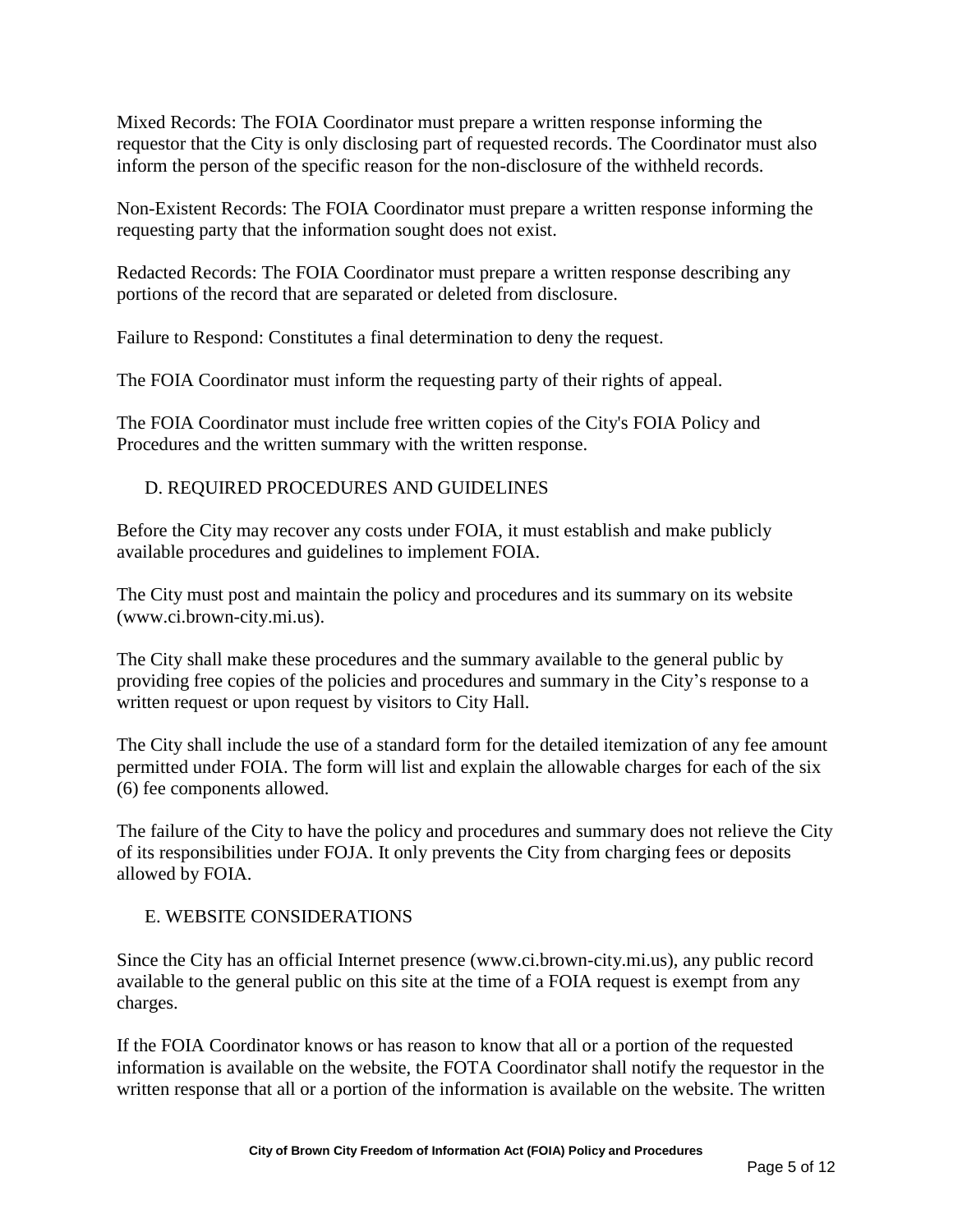response, to the degree practicable, shall include a specific webpage address where the requested Information is available.

On the detailed itemization form, the City shall separate records available on the website from those that are not available on the website. If the public body has provided the website address to the requestor and the requestor stipulates that the public record be provided to the requestor in a paper format or other electronic form, the public body shall provide the records in the specified format but may use a fringe benefit multiplier greater than the 50% limitation, not to exceed the actual cost of providing the Information in the specified format.

### F. REIMBURSEMENT OF COSTS

The only costs that may be recovered under FOIA are in the following six (6) categories described in the Act.

- 1) The City may charge for the labor associated with searching for, locating and examining of public records in conjunction with receiving and fulfilling a granted written request.
- 2) The City may charge that portion of labor costs, including necessary review, directly associated with the separating and deleting of exempt information from nonexempt information. If the City does not have a person on staff that is capable of separating and deleting the material, the City may use contracted labor to include law firms. The City may be reimbursed for third-party contractors it must hire in order to satisfy a FOIA request. This contracted labor must be stated specifically on the detailed itemization form and cannot exceed 6 times the state minimum hourly wage. The calculation of these labor costs still cannot be more than the hourly wage of the lowest paid employee capable of separating and redacting the requested information, whether or not that person is used to actually perform the service. All labor costs must be charged in "increments of 15 minutes" with all partial time increments "rounded down."
- 3) The City may charge for non-paper physical media (i.e., computer discs or other digital or similar media). It must be done at the most reasonably economical cost. This does not apply if the City lacks the technological capability necessary to provide the records in that format.
- 4) For paper copies, the actual incremental cost of necessary duplication or publication (i.e., cost of toner, paper and equipment lease or purchase), not including labor. This shall not exceed 10 cents per  $8 \frac{1}{2} \times 11$  inch or  $8 \frac{1}{2} \times 14$  inch sheet of paper. The public body must use double-sided printing if cost saving will occur and is available.
- 5) The cost of labor associated with duplication or publication, including making paper copies, making digital copies, or transferring digital public records to be given to the requestor. The calculation of these labor costs cannot be more than the hourly wage of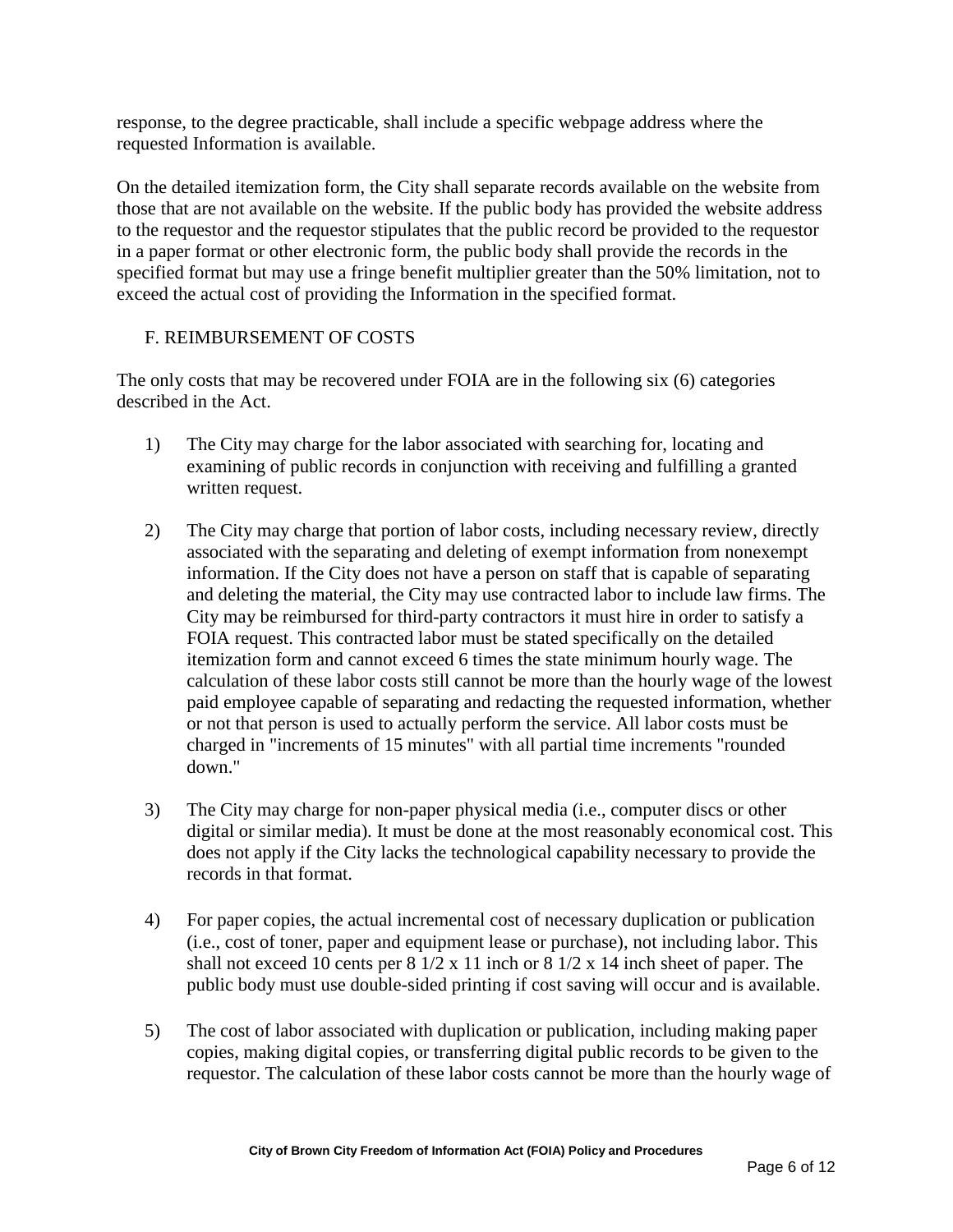the lowest paid employee capable of this work. All labor costs must be charged in "increments of 15 minutes" with all partial time increments "rounded down."

6) The actual cost of mailing, if any, for sending the public records in a reasonably economical and justifiable manner. The City may not charge more for expedited shipping or insurance unless specifically stipulated by the requestor. Otherwise, the City may charge for the least expensive form of postal and postal delivery confirmation when mailing public records.

### G. LIMITS ON FEES

The total fee the City can charge under the statute cannot be more than the itemized labor and duplicating costs for the response. No Profit! FOIA is not a revenue source.

Fringe Benefits: The City can recover an employee's fringe benefits. However, the fringe benefit cannot exceed 50% of the employee's actual hourly, labor cost.

Overtime Wages: The City cannot include overtime wages in the calculation of its labor costs unless the requesting party specifically agrees, in writing, to the overtime.

#### H. DEPOSITS

The City may seek a deposit for time-consuming and expensive FOIA responses. The threshold level for a good-faith deposit is \$50.00. The requested deposit may not be more than 1/2 of the estimated fee.

All deposits requested must include the City's cost calculation on an appropriate form.

Unclaimed FOIA Requests: The City may require a deposit of 100% of the estimated fee for an individual's subsequent FOIA request if the individual failed to pay the full amount for public records made available to them in a previous FOIA response. However, in order to do this, the following must occur:

- 1) The fee for the prior request cannot be more than 105% of the new request's estimated fee.
- 2) The records from the prior request must still be in the City's possession.
- 3) 90 days have passed since the City informed the requestor that the records were available.

### I. INDIGENT PARTIES

The City will furnish a public record without charge for the first \$20.00 of the proposed fee if the individual provides adequate proof of their status. This waiver may be used by an individual twice during the same calendar year.

The City will not charge a nonprofit organization formally designated by the state to carry out activities under subtitle C of the developmental disabilities assistance and bill of rights act of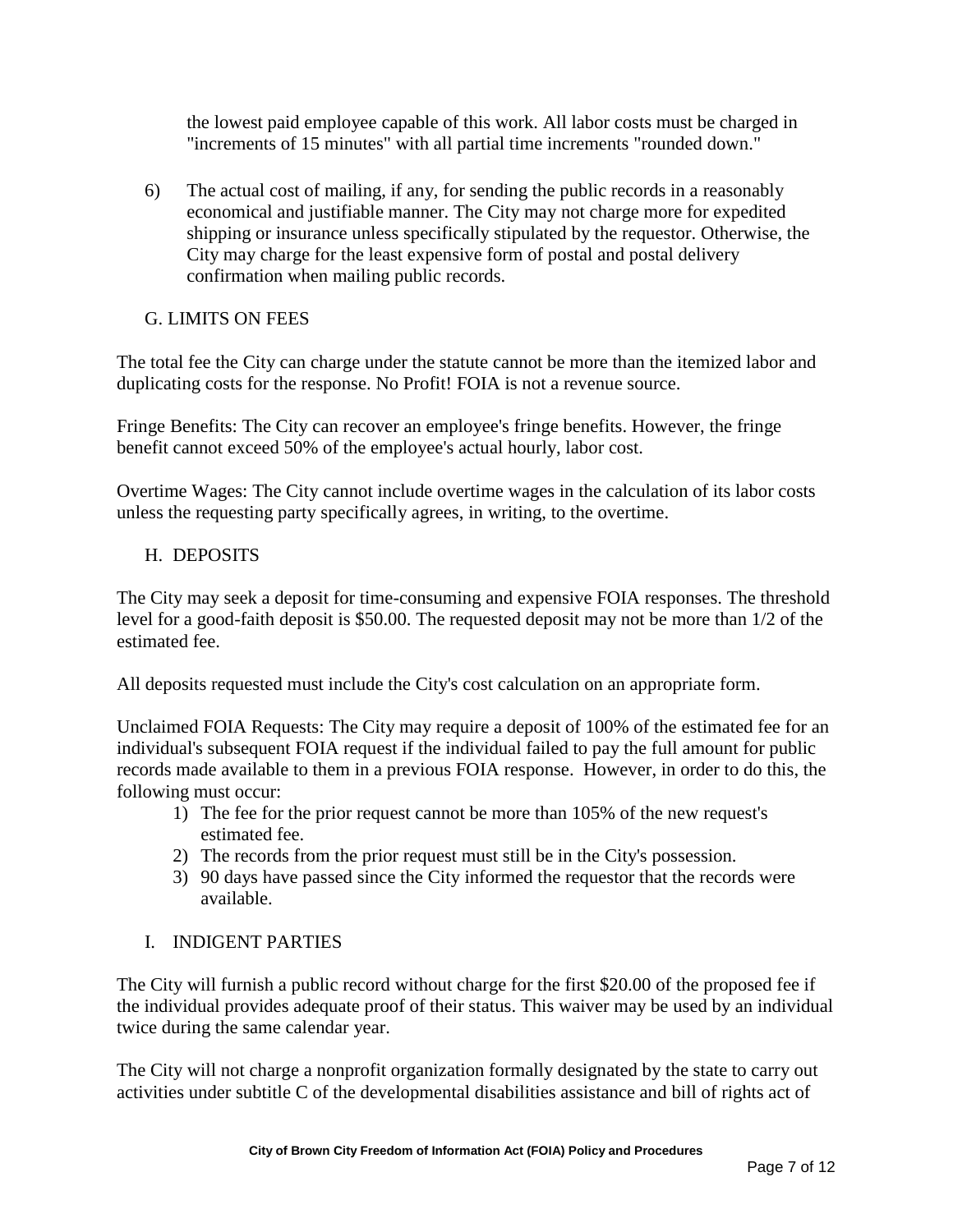2000, Public Law 106-402, and the protection and advocacy for individuals with mental illness act, Public Law 99-319, or their successors, if the request meets all of the following requirements:

- 1) Is made directly on behalf of the organization or its clients.
- 2) Is made for a reason wholly consistent with the mission and provisions of those laws under section 931 of the mental health code, 1974 PA 258, MCL 330.1931.
- 3) Is accompanied by documentation of its designation by the state, if requested by the City.
- J. REQUESTER'S RIGHTS AND APPEALS

Appeal Options for Non-Disclosure: A requesting party may:

- 1) forward a written appeal to the City Council that specifically states why reversal is proper; or
- 2) seek judicial review of the denial in the circuit court. The requesting party has 180 days from the final determination to deny the request.

Within 10 business days after receiving a written appeal, the City Council shall do one of the following:

- 1) Reverse the disclosure denial.
- 2) Issue a written notice to the requesting party upholding the disclosure denial.
- 3) Reverse the disclosure denial in part and issue a written notice to the requesting party upholding the disclosure denial in part.
- 4) Under unusual circumstances, issue a notice extending the appeal period for not more than 10 business days. The City Council may not issue more than one notice of extension for a particular written appeal.

Venue and Standard for Review in the Circuit Court:

- 1) The proper venue for a non-disclosure case is Sanilac County Circuit Court.
- 2) The Sanilac County Circuit Court shall make its own determination and the burden is on the City to prove its denial was valid under the Act.

Appeal Options for Fees Charged:

The requesting party shall submit to the City Council a written appeal for a fee reduction that states the word "appeal" and identifies how the fee exceeds the written procedure and guidelines or the Act. Within 10 business days, the City Council shall do one of the following:

- (a) Waive the fee.
- (b) Reduce the fee and issue a written determination to the requesting person indicating the specific basis under F. REIMBURSEMENT OF COSTS that supports the remaining fee. The determination shall include a certification from the Mayor as head of the City Council that the statements in the determination are accurate and that the reduced fee amount complies with its publicly available procedures and guidelines and the FOIA act.
- (c) Uphold the fee and issue a written determination to the requesting person indicating the specific basis under FOIA that supports the required fee. The determination shall include a certification from the Mayor as head of the City Council that the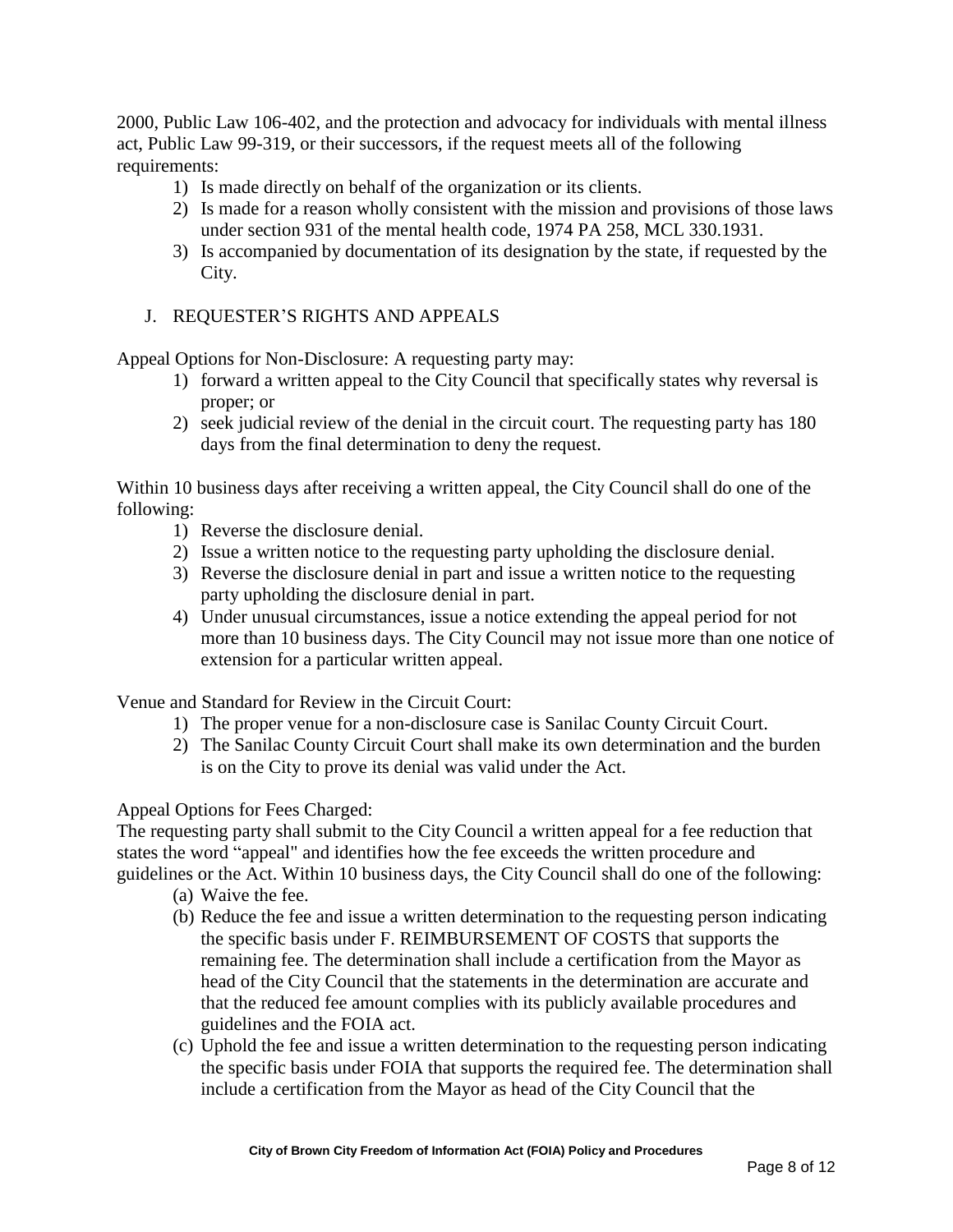statements in the determination are accurate and that the fee amount complies with the City's publicly available policy and procedures and FOIA.

(d) Issue a notice extending for not more than 10 business days the period during which the Mayor as head of the City Council must respond to the written appeal. The notice of extension shall include a detailed reason or reasons why the extension is necessary. The Mayor as head of the City Council shall not issue more than 1 notice of extension for a particular written appeal.

If the appeal is denied or the Mayor as head of the City Council does not respond in a timely fashion the requesting party may file a case seeking a fee reduction. The case must be filed within forty-five (45) days after receiving notice of the required fee. If a case is filed under this section, a City is not required to complete the processing of the FOIA request until the court has resolved the fee dispute.

# K. RESPONSE LETTER CHECKLIST

The FOIA Coordinator must ensure the response letter contains the following:

- 1) GRANTING REQUEST: Inform requester the City is providing public records sought in its "entirety." Include a list, which specifically details records provided;
- 2) DENYING REQUEST: Describe specific basis for denial, e.g., which exemption applies. Inform requester of their rights, e.g., appeal, file civil claim, and right to attorney fees;
- 3) PARTIAL GRANT/DENIAL: Inform requester the City is providing a portion of records sought. Include a detailed list of records provided. For non-disclosed records, coordinator must inform the specific basis for partial denial, as well as the requester's rights;
- 4) REDACTED REQEST: Describe specific reason for any redacted portions of records produced;
- 5) NON-EXISTENT RECORDS: Inform party requested records do not exist.
- 6) ITEMIZED COST FORM: If a fee is to be charged, or a deposit is requested, the Itemized Cost Form must be attached.

### **III. RECORDS EXEMPT FROM DISCLOSURE**

The City of Brown City must use the exemption in its first response to a FOIA Request or lose its protection in a subsequent challenge regarding a FOIA decision.

The exceptions, in order of the Act:

PRIVACY, MCL 15. 243 (a): Information of personal nature which is clearly an unwarranted invasion of an individual's privacy.

LAW ENFORCEMENT, MCL 15. 243 (b): Investigative records compiled for law enforcement purposes. However, the protection only exists to the extent disclosure would:

- 1) Interfere with law enforcement proceedings;
- 2) Deprive a person's right to a fair trial;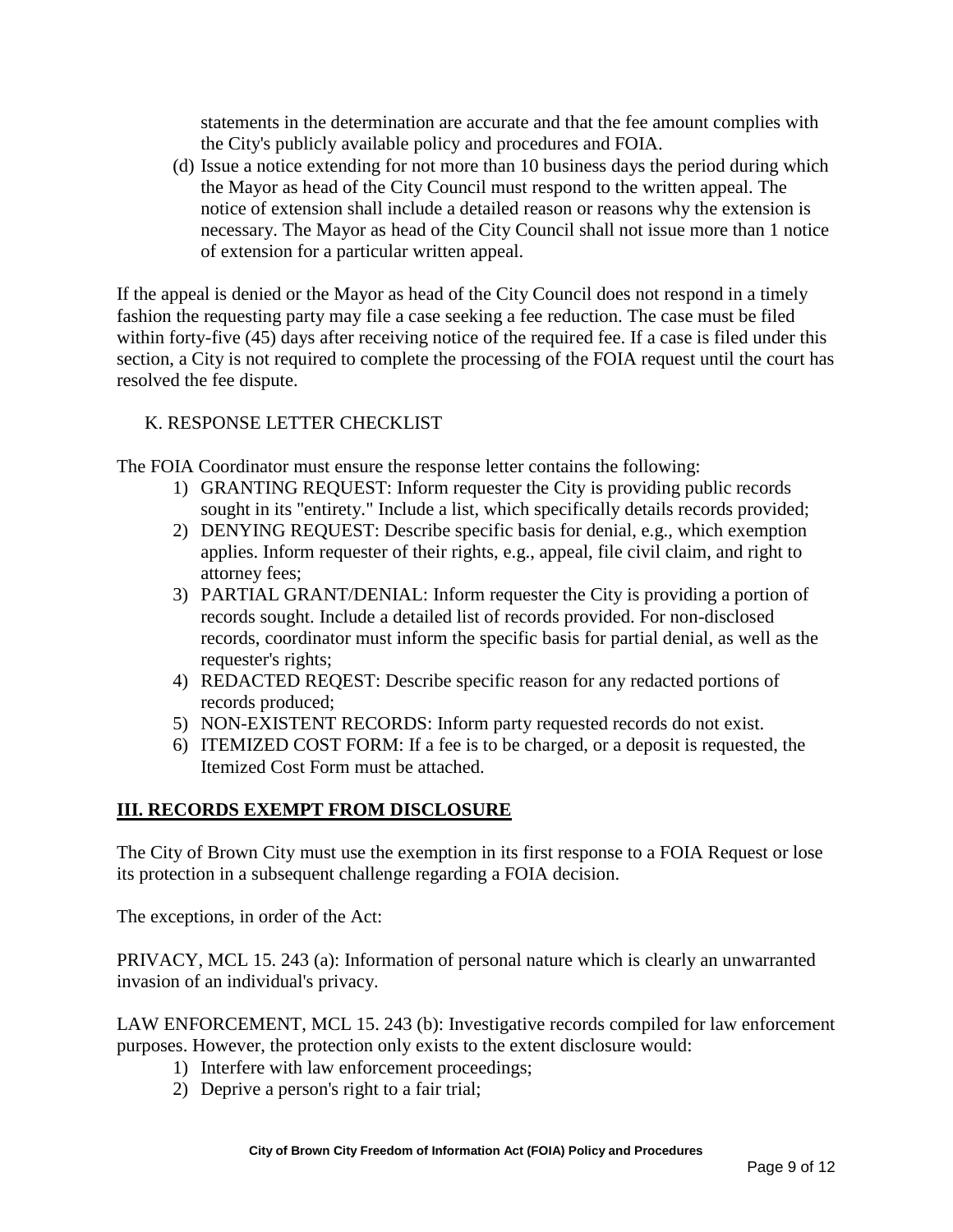- 3) Constitute an unwarranted invasion of a person's privacy;
- 4) Disclose a confidential source;
- 5) Endanger the life or safety of law enforcement personnel; or
- 6) Disclose law enforcement techniques or procedures.

JAIL SECURITY, MCL 15.243 (c): Records that would compromise a public body's ability to maintain the security of a penal/custodial institution.

OTHER STATUTORY EXEMPTIONS, MCL 15.243 (d): Records exempt under other statutes. The other exception(s) MCL must be specifically cited.

COMPILATION EXCEPTION, MCL 15.243 (e): A public record or information described in this section that is furnished by the public body originally compiling, preparing, or receiving the record or information to a public officer or public body in connection with the performance of the duties of that public officer or public body, if the considerations originally giving rise to the exempt nature of the public record remain applicable.

TRADE SECRETS, MCL 15.243 (f): Trade secrets and/or financial information voluntarily submitted to the public body pursuant to a promise such information is to remain confidential.

STATUTORY PRIVILEGES, MCL 15.243 (g): Records subject to the attorney-client privilege and/or other statutory privileges.

ADDITIONAL PRIVILEGED MATERIAL, MCL 15.243 (h): Information or records subject to the physician-patient privilege, the psychologist-patient privilege, the minister, priest, or Christian Science practitioner privilege, or other privilege recognized by statute or court rule.

BID PROPOSALS, MCL 15.243 (i): Pending bid proposals, until time for public opening of bids. If a public opening is not conducted, bid is exempt from disclosure until the deadline for submission of bids or proposals expires.

REAL PROPERTY APPRAISALS, MCL 15.243 (1): Appraisals of real property until:

- 1) The time an agreement is entered into; or
- 2) Three (3) years since making appraisal, unless litigation regarding property has not ended.

TEST OUESTIONSV MCL 15.243 (k): Test questions/answers, scoring keys, and/or other examination material utilized for public employment, licenses or academics.

MEDICAL RECORDS, MCL 15.243 (1): Records containing an individual's medical, counseling, or psychological information.

ADVISORY COMMUNICATIONS BETWEEN PUBLIC BODIES, MCL 15.243(m): Communications and notes within a public body or between public bodies of an advisory nature to the extent such records cover information other than purely factual matters.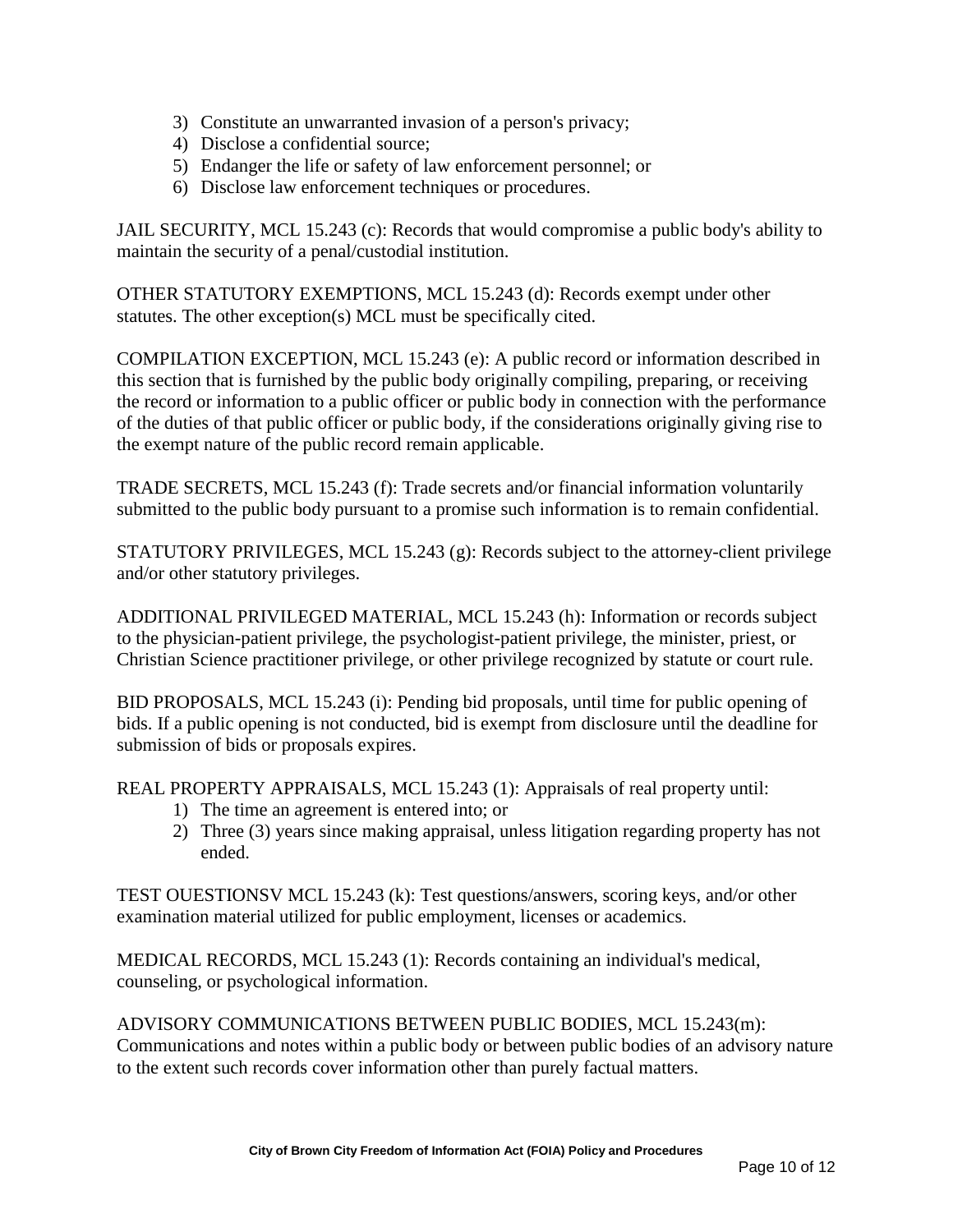LAW ENFORCEMENT COMMUNICATION CODES, MCL 15.243(n): Records of law enforcement communication codes, or plans for deployment of law enforcement personnel, that if disclosed, would prejudice a public body's ability to protect the public safety unless the public interest in disclosure under this act outweighs the public interest in nondisclosure in the particular instance.

ARCHAEOLOGICAL SITES, MCL 15.243 (o): Records indicating the exact location of archaeological sites.

TESTING FOR BIDDING PARTIES, MCL 15.243 (p): Testing data regarding whether a bidder meets a public body's specifications. Exemption only exists for one (1) year after public body completes testing.

ACADEMIC TRANSCRIPTS OF FINANCIALLY DELINQUENT STUDENTS, MCL 15.243 (g): Academic transcripts of an institution of higher learning of a student who is delinquent in payment of obligations to the institution.

CAMPAIGN COMMITTEE INFORMATION, MCL 15.243 (r): Records of a campaign committee, including a committee that receives money from a state campaign fund.

LAW ENFORCEMENT, MCL 15.243 (s): Unless the public interest in disclosure outweighs the public interest in nondisclosure in the particular interest, public records of law enforcement agency, the release of which would do any of the following:

- 1) Identify an informant, undercover officer, and/or plain clothes officer;
- 2) Disclose the address of an active/retired law enforcement officer and/or their family;
- 3) Disclose an agency's operational instructions for its officers;
- 4) Disclose the contents of staff manuals; and
- 5) Endanger the life/safety of an active/retired law enforcement officer and/or his family.

PUBLIC HEALTH INVESTIGATIONS, MCL 15.243(t): Except as otherwise provided in this subdivision, records and information pertaining to an investigation or a compliance conference conducted by the department under article 15 of the public health code, 1978 PA 368, MCL 333.16101 to 333.18838, before a complaint is issued. This subdivision does not apply to records or information pertaining to one or more of the following:

- 1) The fact that an allegation has been received and an investigation is being conducted, and the date the allegation was received; or
- 2) The fact that an allegation was received by the department, the fact that the department did not issue a complaint for the allegations and the fact that the allegation was dismissed.

SECURITY MEASURES, MCL 15.243(u): Records of a public body's security measures, including security plans, security codes and combinations, passwords, passes, keys, and